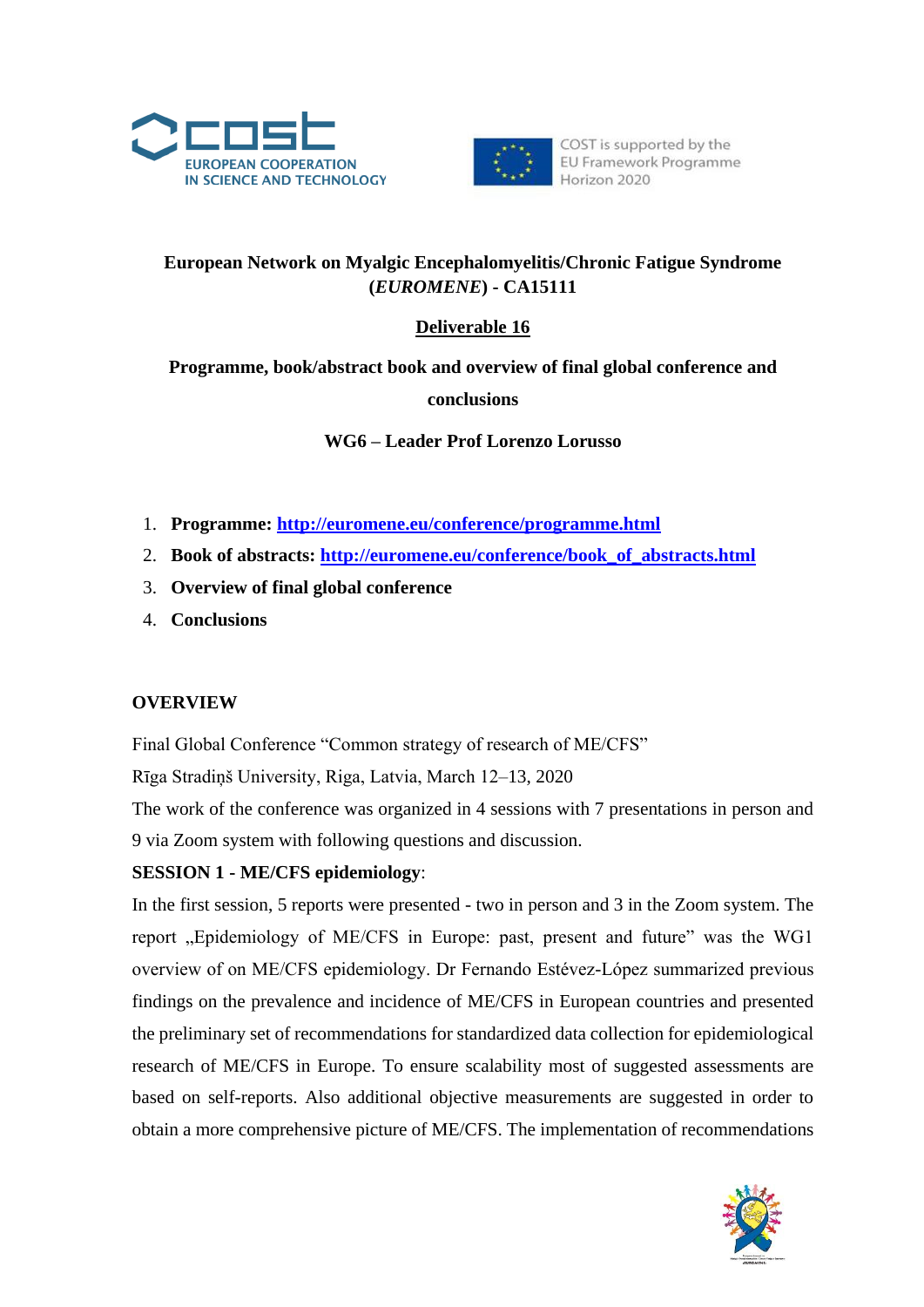to standardize data collection for epidemiological research of ME/CFS in Europe had been discussed to overcome the current gaps in the field.

The report on ME/CFS prevalence in young people had been presented by invited expert Prof Katherine Sylvia Rowe from the Department of General Medicine, Royal Children's Hospital, Murdoch Children's Research Institute (Melbourne, Australia). She presented the feedback data regarding the outpatient management of young people diagnosed with ME/CFS allowing determine the duration of illness, functional and educational long-term outcomes and predictive factors for recovery. It is shown that ME/CFS in young people has a mean duration of 5 years with 68% reporting recovery by 10 years. All improved functionally with 5 % remaining very unwell and a further 20% significantly unwell. There were no obvious baseline predictors for recovery. However, depression, anxiety, orthostatic intolerance and to a lesser extent pain at follow up were identified as hampering recovery or function. Supportive professionals were identified as helpful. This included maintaining social contact and assistance to achieve educational or life goals.

The report "Prevalence and characteristics of ME/CFS in Poland" had been presented by Dr Pawel Zalewski from the Nicolaus Copernicus University in Toruń, Poland. In Poland ME/CFS is diagnosed very rarely which may be associated with the fact that etiology of the disease is still poorly known. The socio-demographic and illness characteristics in those reporting CFS/ME symptoms in a Polish population were presented. In 1308 of 1400 (93%) individuals who identified themselves as fatigued, recognized chronic conditions were identified e.g. neurological (21.5%), neurodegenerative (15%), psychiatric (50%) and immunologic (13.5%) disorders. The remaining 69 participants met the Fukuda definition for CFS/ME and had baseline objective assessment. The cohort was classified according to predominance of sympathetic or parasympathetic function. No significant differences in symptoms or impact upon quality of life between the groups had been identified. The study has confirmed that fatigue is a common and under-recognized symptom affecting the Polish population.

 The report "Considerations of ME/CFS bio-banks and bio-repositories within EUROMENE" was presented by Dr Kathleen Mudie from the London School of Hygiene & Tropical Medicine, United Kingdom. EUROMENE aimed to survey existing ME/CFSrelated bio-resource throughout the participating countries; to appraise feasibility of building one common approach to achieve data comparability between countries; and to consider the challenges for establishing a common ethics, legal, and social (ELSI) framework for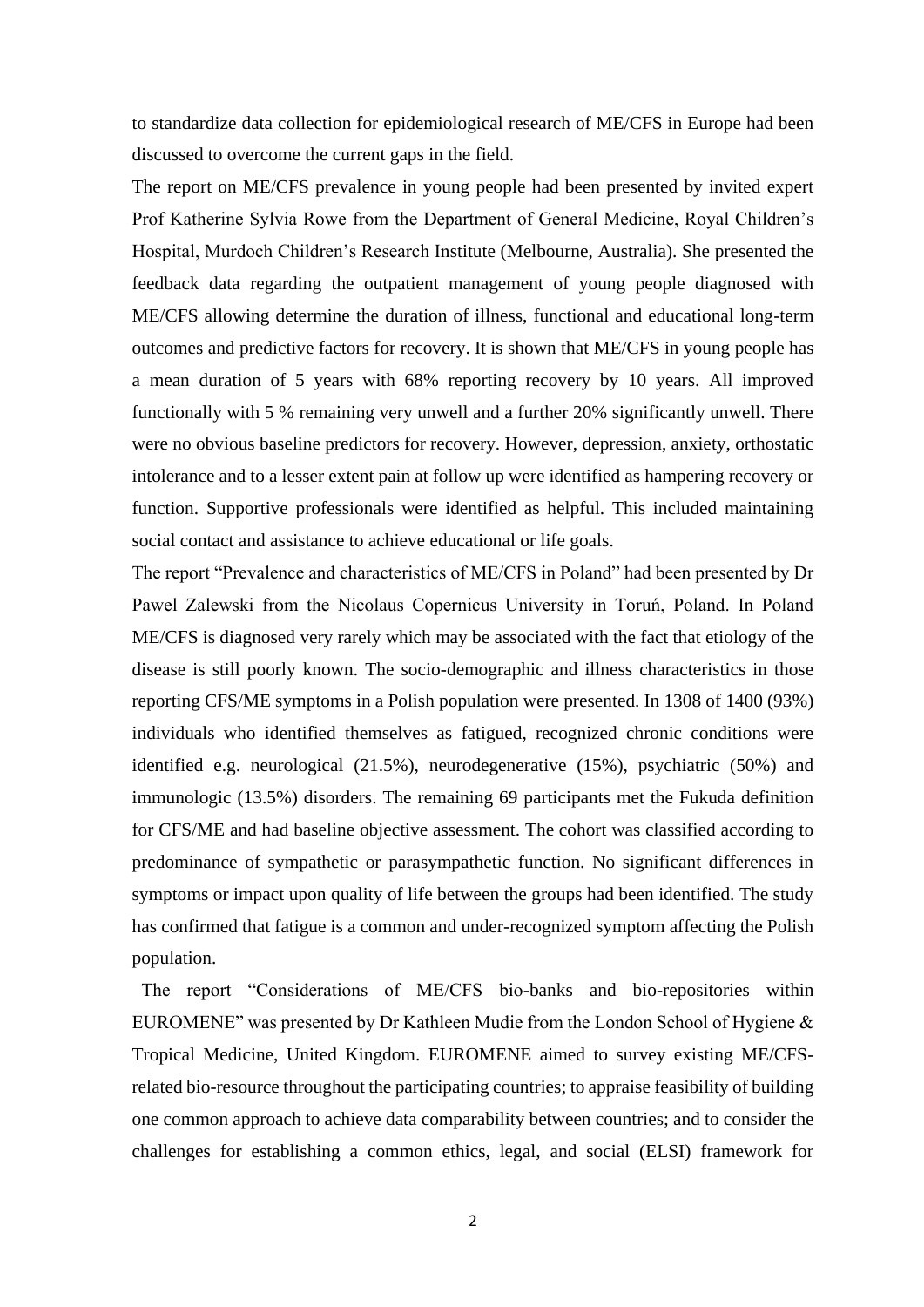enabling the sharing of the samples. The questionnaire was sent out to 32 EUROMENE members, of them 8 (25%) returned the questionnaire, representing Norway, Italy, UK, Latvia, France, Poland, Spain, and Germany. Five are ME/CFS-specific bio-resources, and three are a generic bio-resource with storage for ME/CFS-related research. ME/CFS cases are classified using the Fukuda CDC-1994 criteria in six countries, the 2003 CCC in three countries, the ICC in two countries, and the 2011 CCC in one country. Six countries include severely affected ME/CFS cases, and seven countries include healthy controls. In terms of ELSI frameworks in place, there is no coherent or linear way to share samples across sites, indicating a significant gap. Challenges are still to be overcome, especially in terms of ELSI; however, the groundwork has been laid for moving forward.

Dr Henrik Nielsen, Privat Hospitalet Danmark presented the "HYPOTESIS: We underestimate the risk of chemicals in water and food in ME/CFS". When conventional organizations of farmers and industry inform that the use of pesticides, chemicals and heavy metal are safe, they make an error. It is a statement that pesticides, chemicals as well heavy metals enter nerve tissue and gut and no doubt interfere with health negatively. What we need is to show the exact mechanism/relationships between specific diseases and "poison" involved. Data collected over the past many years shows a growing support that healthcare problems are growing secondary to exposure worldwide to these elements (dioxin, pesticides etc.).

#### **SESSION 2 - ME/CFS biomarkers**

In the second session, 4 reports were presented - one in person and 3 in the Zoom system. Report on "Biomarker in ME/CFS" was presented by WG2 Leader, Prof Carmen Scheibenbogen, Institute of Medical Immunology, Charité, Germany via Zoom system. ME/CFS is a complex multifactorial syndrome in which dysregulations of the autonomic nervous, metabolic and immune system are evident. Biomarkers with sufficient sensitivity and specificity for diagnosing ME/CFS are not available yet; however, there are a number of studies showing biomarkers characterizing subgroups of patients. The most obvious clinical subtype is an acute infection-triggered onset in about 2/3 of patients while in 1/3 disease onset is not related to infection or gradual. There is evidence of variants in autoimmune-related genes PTPN22 and CTLA4 being more frequent in patients with infectious disease onset. Further evidence for an autoimmune-related subgroup comes from studies showing dysfunctional ß2 adrenergic receptor antibodies in a subgroup of patients. Biomarker dysregulation was also found to be related to the presence of irritable bowel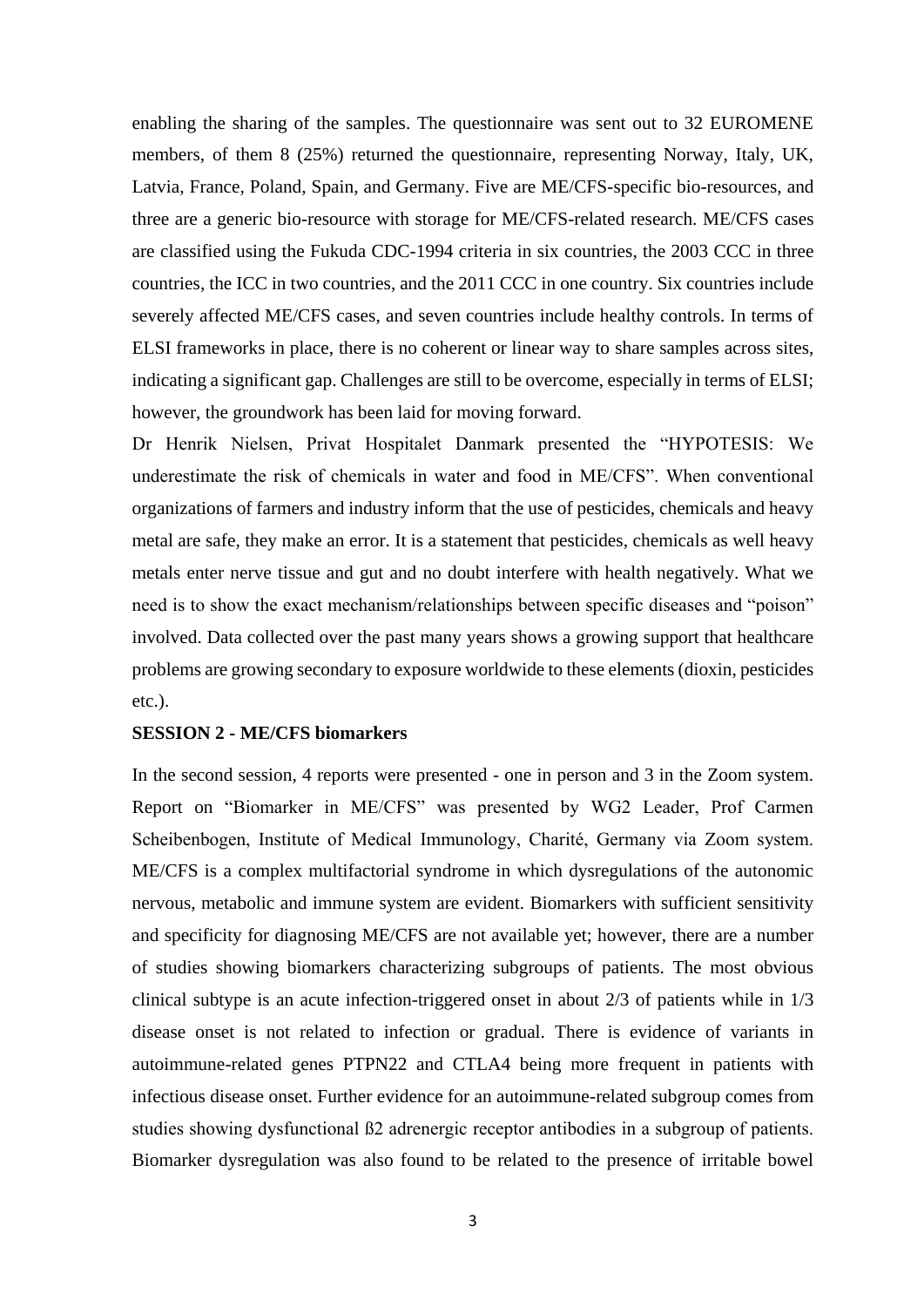syndrome. Also, sex and disease duration were shown to influence alterations of biomarker. Therefore, when studying a biomarker, it is crucial to include clinical data which allows classifying subtypes of the disease.

Dr Franziska Sotzny, Charité - Universitätsmedizn Berlin, Germany via Zoom system presented report "Marker for Autoimmunity in ME/CFS". The underlying pathomechanism of ME/CFS is not well understood but there is convincing evidence, that at least a subset of ME/CFS patients has an autoimmune etiology. ME/CFS disease onset is mostly reported to be triggered by an infection, and the link between infections and autoimmune diseases is well established. Further, co-morbidity with autoimmune and autoimmune-related diseases including Hashimoto´s thyreoiditis, fibromyalgia, postural orthostatic tachycardia syndrome (POTS) had been reported for ME/CFS patients. Immune dysregulation, including altered amounts of cytokines, immunoglobulins and other soluble markers, altered T- and B-cell phenotypes and a decrease of natural killer cell cytotoxicity, has been frequently described in ME/CFS and in autoimmune diseases including rheumatoid arthritis, systemic lupus erythematosus and primary Sjögren's syndrome and autoantibodies against various antigens were reported in ME/CFS. The role of antibodies against neurotransmitter receptors in ME/CFS is getting more and more interesting as functional adrenergic and muscarinic receptor antibodies may contribute to the dysregulation of autonomic nervous and immune system. The significance of autoantibodies in ME/CFS is further strengthened by clinical trials targeting autoantibodies and showing clinical benefits. Evidence was provided for severe metabolic disturbances presumably mediated by serum in ME/CFS; moreover, single nucleotide polymorphisms (SNPs) in various genes are associated with the risk to develop autoimmune diseases. Mostly these genetic variants play a role in B and T cell activation and cytokine signaling mechanisms. Several SNPs in cytokines and human leukocyte antigen (HLA) associations were found in ME/CFS. Recently we identify genetic variants in PTPN22 and CTLA4 being risk factors for infectiontriggered ME/CFS.

The report "Chronic viral infections and ME/CFS" was presented by Prof Evelina Shikova-Lekova, National Center of Infectious and Parasitic Diseases, Sofia, Bulgaria. In this presentation the currently available data on association of chronic viral infections with ME/CFS and possible mechanisms behind viral pathogenesis in ME/CFS had been discussed. Numerous viruses have been linked to ME/CFS and most of them are able to produce a persistent infection and have also been shown to be neuropathogens. After an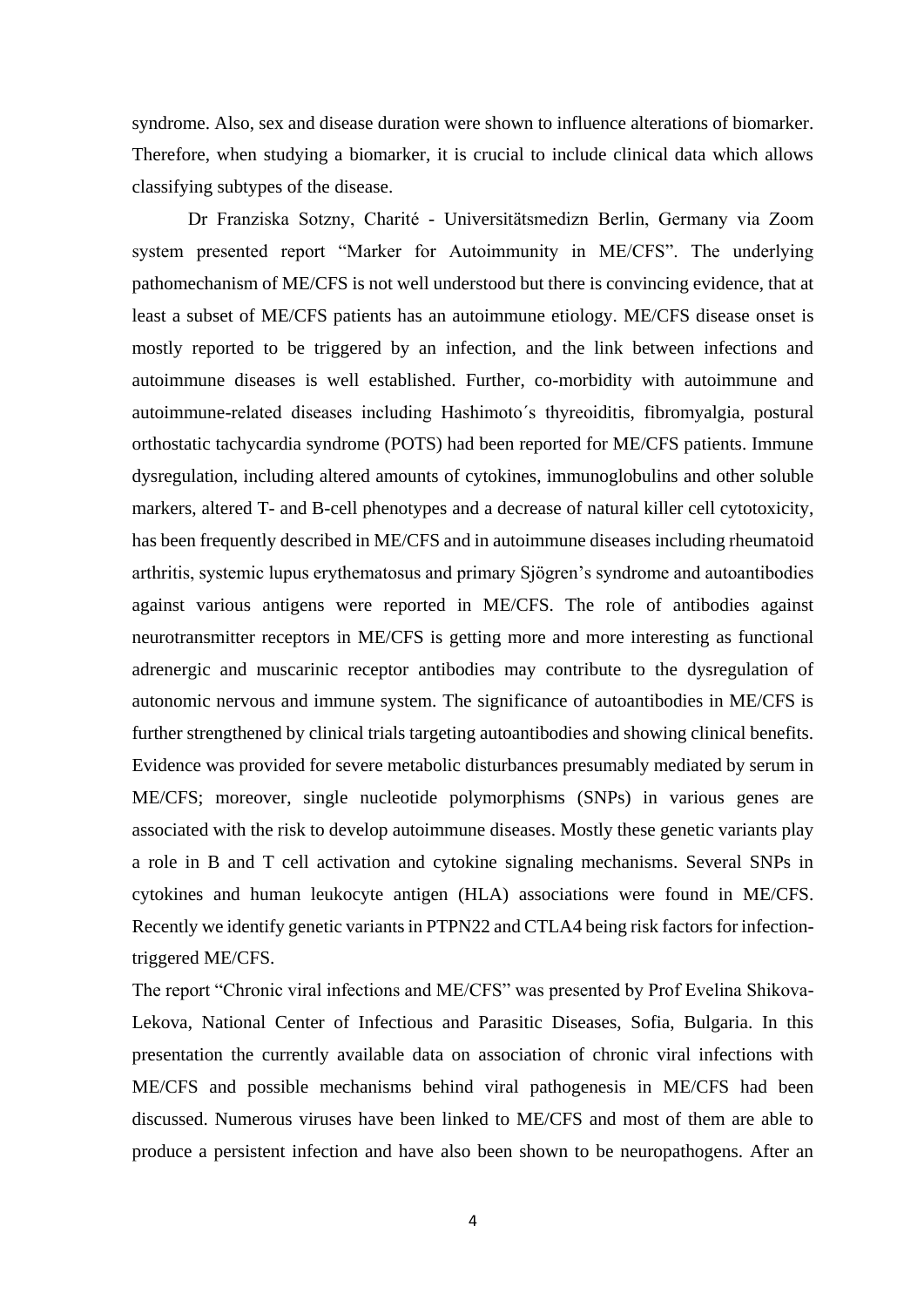acute infection, they persist life-long in the body and may reactivate. Once reactivated, the viruses may contribute to the morbidity of ME/CFS via inflammation and immune dysregulation. Other possibility is that immunologic disturbance associated with ME/CFS may lead to reactivation of latent viruses. It is also suggested that viral infections can trigger the mitochondrial dysfunction and an autoimmune response, pathomechanisms that are crucial in current understanding of ME/CFS pathogenesis. Despite multiple studies on association of viruses with ME/CFS, the data are not consistent and the role of viral infections in ME/CFS remains obscure.

Dr Bhupesh Prusty, Institute for Virology and Immunobiology, Julius-Maximilians-Universität Würzburg, Germany via Zoom system presented the report "HHV-6 reactivation mimics mitochondrial fragmentation phenotype as seen in the serum of myalgic encephalomyelitis/chronic fatigue syndrome (ME/CFS) patients". Human herpesvirus 6 (HHV-6) and HHV-7 are two infectious triggers of ME/CFS for which evidence has been growing. To understand possible causative role of HHV-6 in ME/CFS, latent HHV-6A was reactivated U2-OS cells and proteomic analysis was conducted by pulsed stable isotope labeling by amino acids in cell culture (pSILAC) analysis. Mitochondria were fragmented and 1-carbon metabolism, dUTPase, and thymidylate synthase were strongly induced by HHV-6 reactivation, while superoxide dismutase 2, mitochondrial oxidation of fatty acids, amino acids, and glucose via pyruvate dehydrogenase were strongly inhibited. Adoptive transfer of virus reactivated U2-OS cell supernatants led to an antiviral state in A549 cells that prevented super-infection with Influenza-A and HSV-1. Adoptive transfer of serum from ME/CFS patients produced a similar fragmentation of mitochondria and the associated antiviral state in the A549 cell assay. HHV-6 reactivation in ME/CFS patients activates a multisystem, proinflammatory, cell danger response that protects against certain RNA and DNA virus infections but comes at the cost of mitochondrial fragmentation and severely compromised energy metabolism.

#### **SESSION 3 - ME/CFS socio-economics**

In the third session, 3 reports were presented – all three in person. Report "Problems in determining the economic impact of ME/CFS in Europe" was presented by Prof Uldis Berkis, Rīga Stradiņš University. He detailed the problems impeding evaluation of the economic impact of ME/CFS which have been identified by the WG3. Economic studies of ME/CFS, such as cost of illness analyses and economic evaluations of specific interventions, are problematic due to the use of different, arbitrary case definitions, as well as the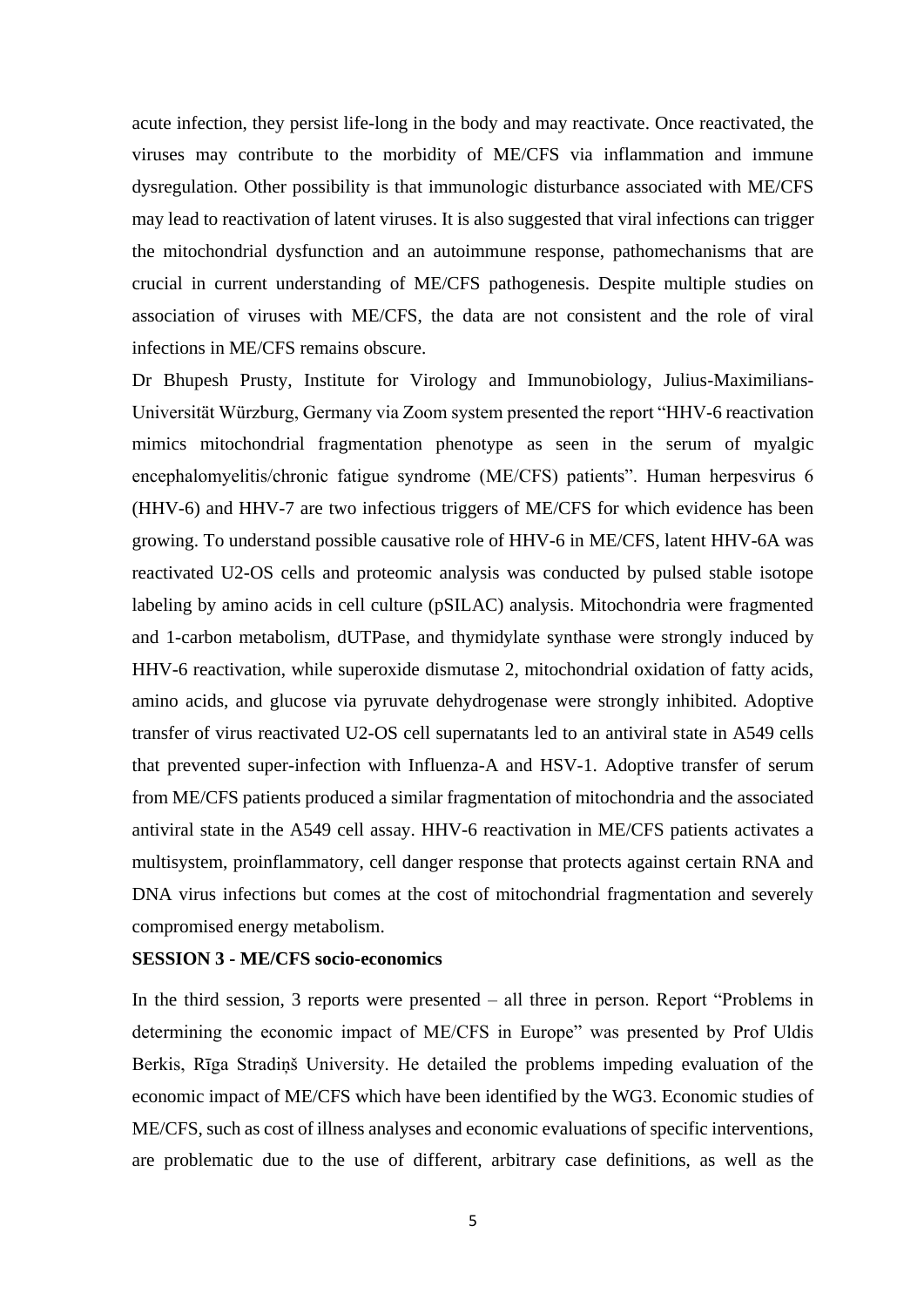unwillingness of many doctors to diagnose the condition. As a result, there is a lack of accurate incidence and prevalence data, and no obvious way to estimate costs incurred by undiagnosed patients. Other identified problems impeding economic studies of ME/CFS across Europe include, as for other conditions, difficulties in estimating direct and indirect costs incurred by healthcare systems, patients and families, as well as the heterogeneity of healthcare systems and patterns of economic development across countries.

Prof Uldis Berkis presented also the report "Recommendations of the working group on the development of a Europe-wide consensus approach to the economic evaluation of ME/CFS; questions and answers" showing the progress of WG3 in developing a Europe-wide approach to investigating the economic impact of ME/CFS. This approach will facilitate the acquisition of information on the economic burden of ME/CFS, and permit international comparisons of economic costs across European countries. The recommendations include the use of the Fukuda (CDC-1994) case definition and the Canadian Consensus Criteria (CCC), the development of a pan-European common symptom checklist, and the implementation of prevalence-based cost of illness studies in different countries on the basis of an agreed list of data items. The use of purchasing power parity (PPP) adjustments across countries has also been recommended to facilitate international comparisons, as well as the use of EuroQol-5D as a generic measure of health status and as a multi-attribute utility instrument to inform future economic evaluations in ME/CFS.

Dr Diana Arana, Raga Stradiņš University presented the report "Investigating the availability of data on ME/CFS patients in Latvia". There are no Europe-wide prevalence data, but it is assumed that more than two million people suffer by ME/CFS in Europe. The prevalence in developed countries appears to be within the range of 0.2–1 %, but this is dependent on case definition and criteria used by general practitioners (GP) and specialists to recognize ME/CFS. In accordance with the data from the Latvian Centre for Disease Prevention and Control (CDPC) and The National Health Service (NHS) of Latvia, the patient-related data are classified by ICD-10 code G93.3 (Post-viral fatigue syndrome), R53 (Malaise and fatigue) and B94.8 (Sequelae of other specified infectious and parasitic diseases). CDCP data from primary care indicated that approximately 700 patients had ICD-10 code G93.3 assigned, while there were approximately 15,000 with ICD-10 code R53, and about 70 with code B94.8. In total, these constitute about 0.8 % of the Latvian population, which is considerably higher than the prevalence found in other comparable populations. A study was undertaken to explore to what extent GPs manage ME/CFS disease. Data received by the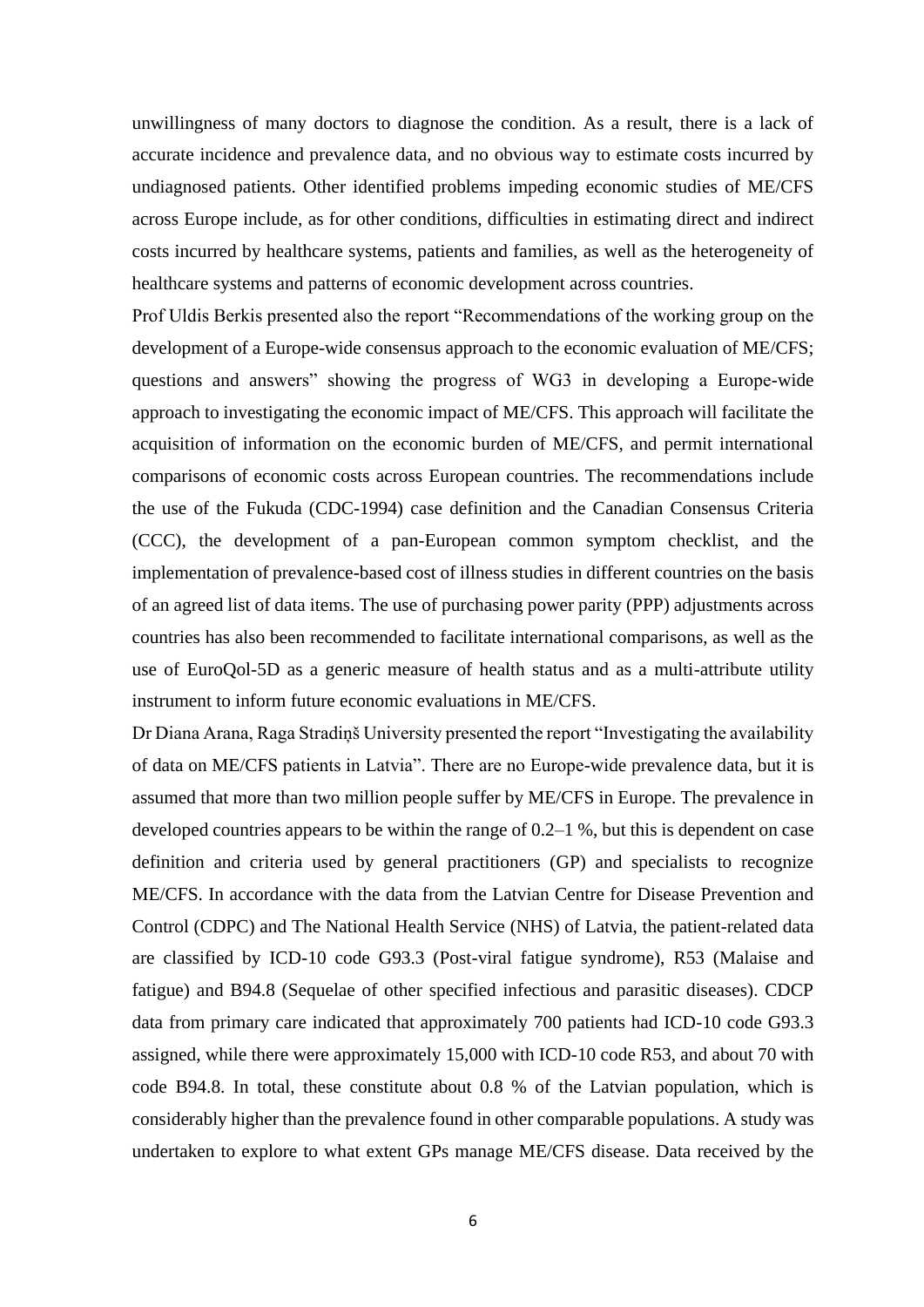GPs survey, with 91 responders, show that 13 responders use Fukuda definition and criteria, and mostly ICD-10 code R53 (Malaise and fatigue) is used by GPs to denote a diagnosis. In Latvia the patient-related data are dispersed between categories of G93.3, R53 and B94.8 of ICD-10, so the epidemiological data show the considerably higher prevalence of ME/CFS than found in other comparable populations.

#### **SESSION 4 - ME/CFS clinical research**

In the fourth session, 4 reports were presented – one in person and 3 via Zoom system. Dr Eliana Mattos Lacerda, London School of Hygiene & Tropical Medicine, United Kingdom presented the report "Diagnostic criteria for Myalgic Encephalomyelitis or Chronic Fatigue Syndrome (ME/CFS) – Recommendations from the EUROMENE's Clinical Working Group".

The study aims to examine the main diagnostic criteria for ME/CFS, and to develop guidelines for standardizing and optimizing clinical diagnoses at both clinical and research settings. By working at face-to-face meetings complemented by remote communications the group agreed that the Institute of Medicine (currently, National Academy of Medicine) criteria and the Canadian Consensus Criteria should be recommended for diagnosing adults, in primary care and secondary care/research settings, respectively. The paediatric population should be assessed by recommendations from Rowe et al. Standardized procedures for ME/CFS clinical diagnosis and patient sub-grouping can improve the clinical care and management of symptoms, while maximizing research efforts for specific biomarker(s) finding - therapeutic approaches.

Ms Shennae O'Boyle, London School of Hygiene & Tropical Medicine, United Kingdom via Zoom system presented report "How Myalgic Encephalomyelitis/Chronic Fatigue Syndrome (ME/CFS) Progresses: The Natural History of ME/CFS". As in other chronic diseases, ME/CFS evolves through different stages, from asymptomatic predisposition, progressing to a prodromal stage, and then to symptomatic disease. Disease incidence depends on genetic makeup, exposures to environment factors, and the nature of the host response. In people who develop ME/CFS, normal homeostatic processes in response to adverse insults may be replaced by aberrant responses leading to dysfunctional states. Thus, the predominantly neuro-immune manifestations that characterize early disease and are underlined by a hyper-metabolic state, may be followed by various processes leading to multi-systemic abnormalities and related symptoms. This abnormal state and the effects of a range of mediators such as products of oxidative and nitrosamine stress, may lead to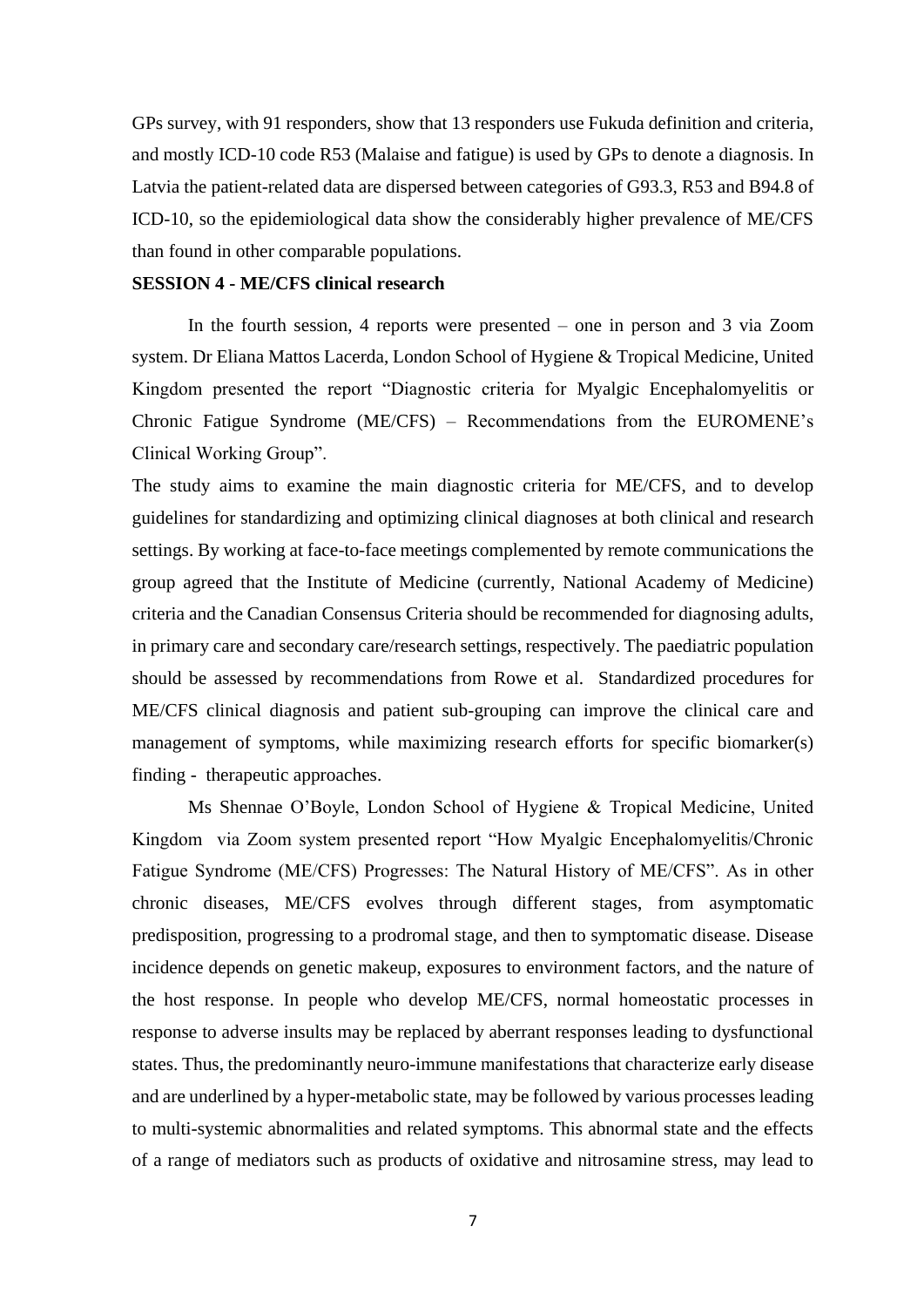progressive cell and metabolic dysfunction culminating in a hypometabolic state with low energy production. With time variation in disease presentation, no single ME/CFS case description, set of diagnostic criteria, or molecular feature is currently representative of all patients at different disease stages.

The report "Including the housebound patient severely affected by ME/CFS in research: a compassionate approach" was presented Zoom system by Ms Caroline Kingdon, London School of Hygiene and Tropical Medicine, United Kingdom. ME/CFS is a low prestige disease with neither biomarker nor effective treatment and those who are severely affected are rarely included in research. It is believed that by responding to the needs of these individuals with pragmatism and compassion, their much-needed inclusion is studies can be facilitated to enhance their generalisability and to address inequity. Qualitative and quantitative data of fifteen most commonly experienced symptoms reported by 80 SAPs were analyzed. Despite the absence of curative treatments for SAPs, the researcher can include the housebound patient in research that is both effective and worthwhile. Affirming individual experience with compassion and competence, we can build on the body of knowledge around severe disease while learning much from the patient's narrative. Engaging in research can help to legitimize disease in the face of stigma and widespread disbelief.

Dr Sławomir Kujawski, Nicolaus Copernicus University in Toruń, Poland via Zoom system presented the report "The impact of whole-body cryotherapy upon cognitive function in myalgic encephalomyelitis/chronic fatigue syndrome patients: Preliminary studies". Autonomic nervous system functioning disturbances is one of the main symptoms of ME/CFS. Moreover, autonomic nervous system is highly connected to central nervous system functioning. Repeated Whole-Body Cryotherapy (WBC) exposures influence an increase in resting cardiac autonomic modulations that resemble the effects of a physical exercise program. 30 ME/CFS patients based on CDC criteria were included in 2-week whole body cryotherapy program and the effects of WBC on cognitive function in ME/CFS patients were examined. Trial Making Test part A (TMT A), Trial Making Test part B (TMT B) and Coding tests were used to examine cognitive function of participants. ME/CFS patients significantly improved in TMT A; moreover, significant improvement in TMT B was also noted t on difference between TMT B and A results was not significant. Performance of Coding significantly improved  $(Z = 3.95, p < 0.001)$ . WBC is a promising intervention aimed to improve of visual information processing speed in ME/CFS patients.